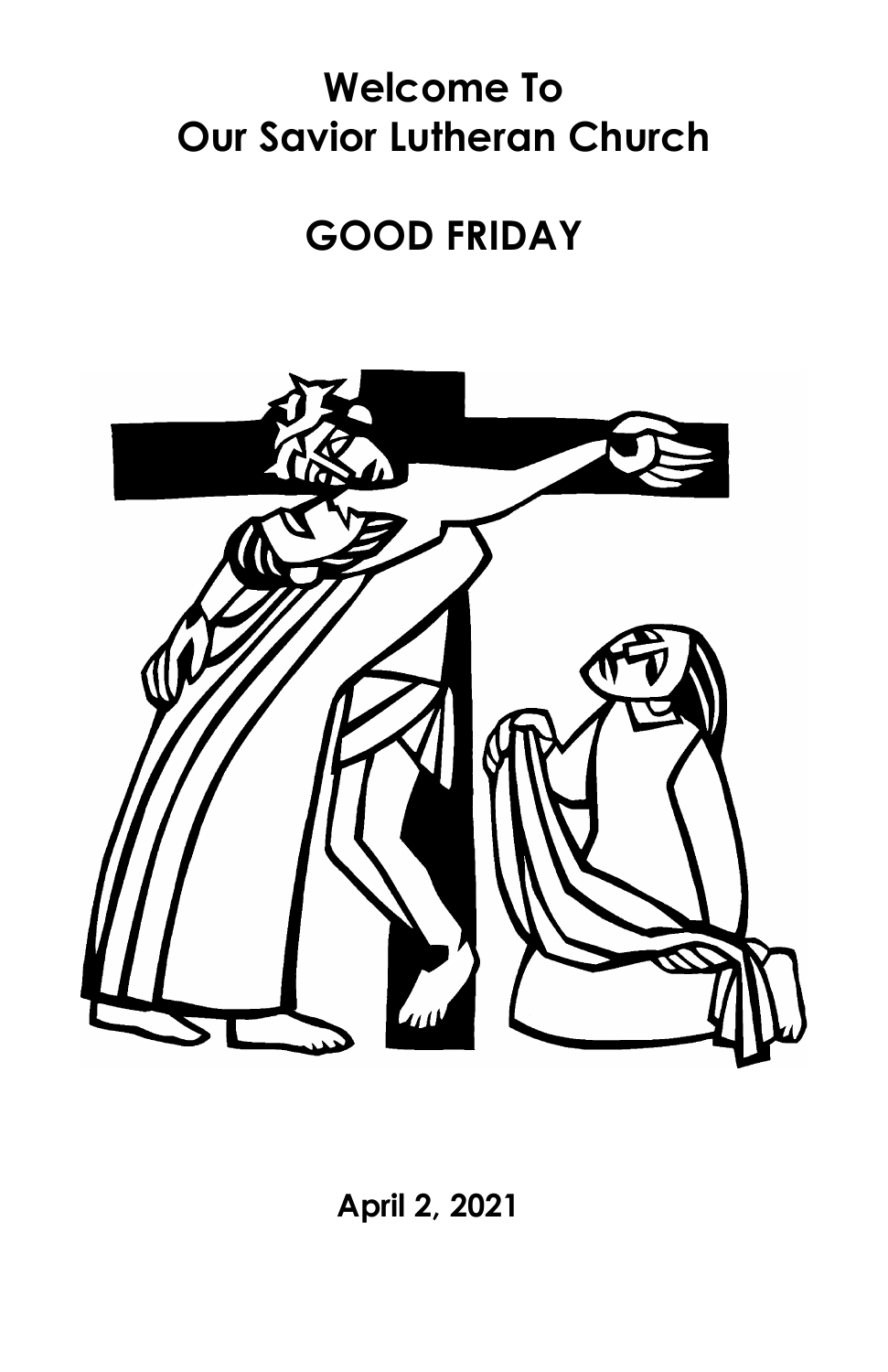## **INTRODUCTION**

Life and death stand side by side as we enter into Good Friday. In John's passion account, Jesus reveals the power and glory of God, even as he is put on trial and sentenced to death. Standing with the disciples at the foot of the cross, we pray for the whole world in the ancient bidding prayer, as Christ's death offers life to all. We gather in solemn devotion, but always with the promise that the tree around which we assemble is indeed a tree of life. We depart silently, and we anticipate the culmination of the Three Days in the Easter Vigil.

## **PRAYER OF THE DAY**

- P: Let us pray. . Merciful God,
- **C: your Son was lifted up on the cross to draw all people to himself. Grant that we who have been born out of his wounded side may at all times find mercy in him, Jesus Christ, our Savior and Lord, who lives and reigns with you and the Holy Spirit, one God, now and forever. Amen.**

## **A READING FROM THE PROPHET ISAIAH** (52-13-53:12)

## **A READING FROM HEBREWS**

(4:14-16; 5:7-9)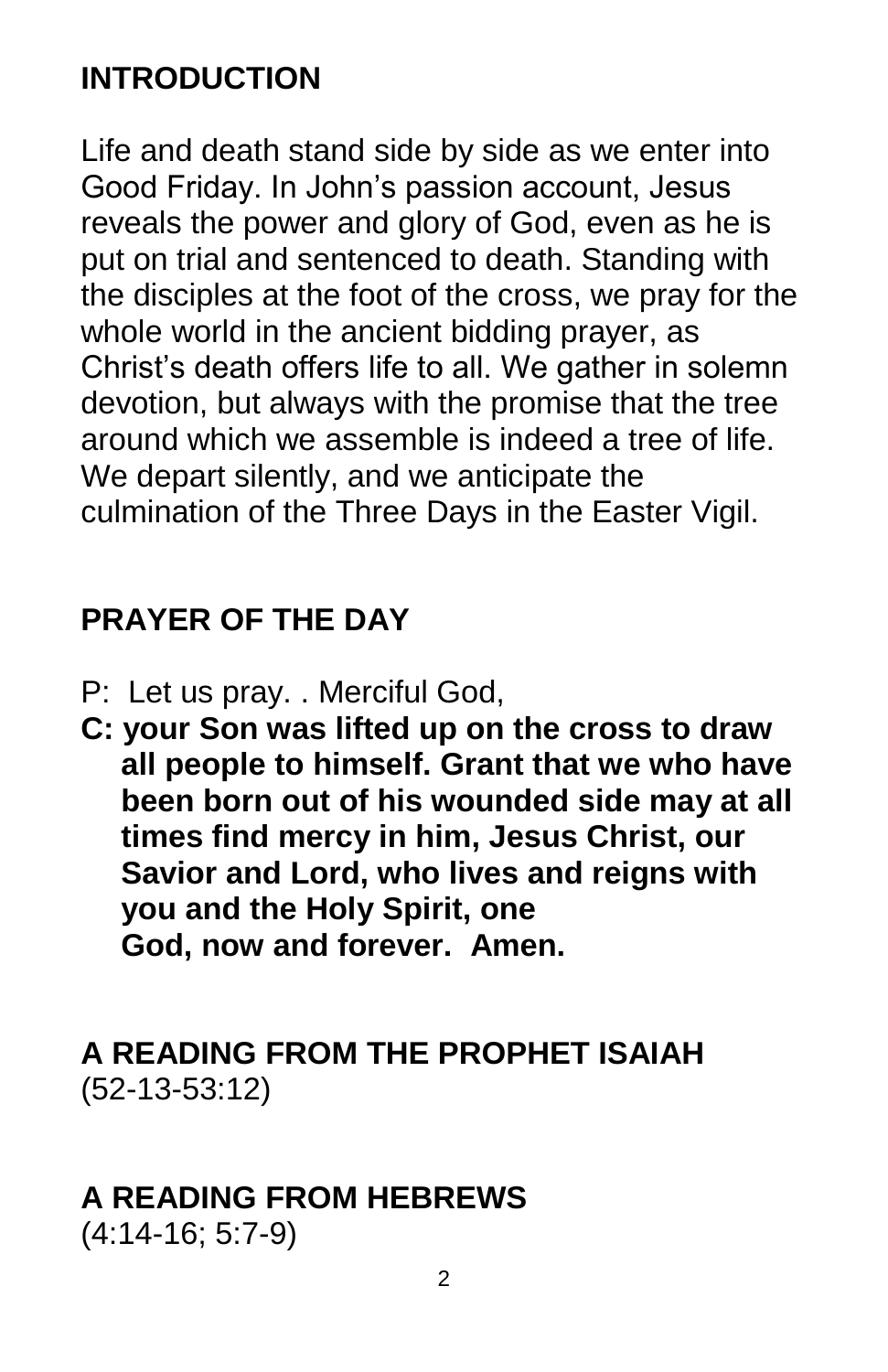## **THE CRUCIFIXION OF JESUS ACCORDING TO**  St. Mark (15:1-47)

**MEDITATION:** *There, He's Dead!*

**HYMN ELW 343**

#### *My Song Is Love Unknown (stanzas 1-4)*

**BIDDING PRAYER** (each petition ends with)

P: We ask this through Christ our Lord.

**C: Amen.**

## **THE LORD'S PRAYER**

**Our Father, who art in heaven, hallowed be thy name, thy kingdom come, thy will be done, on earth as it is in heaven. Give us this day our daily bread; and forgive us our trespasses, as we forgive those who trespass against us; and lead us not into temptation, but deliver us from evil. For thine is the kingdom, and the power, and the glory, forever and ever. Amen.**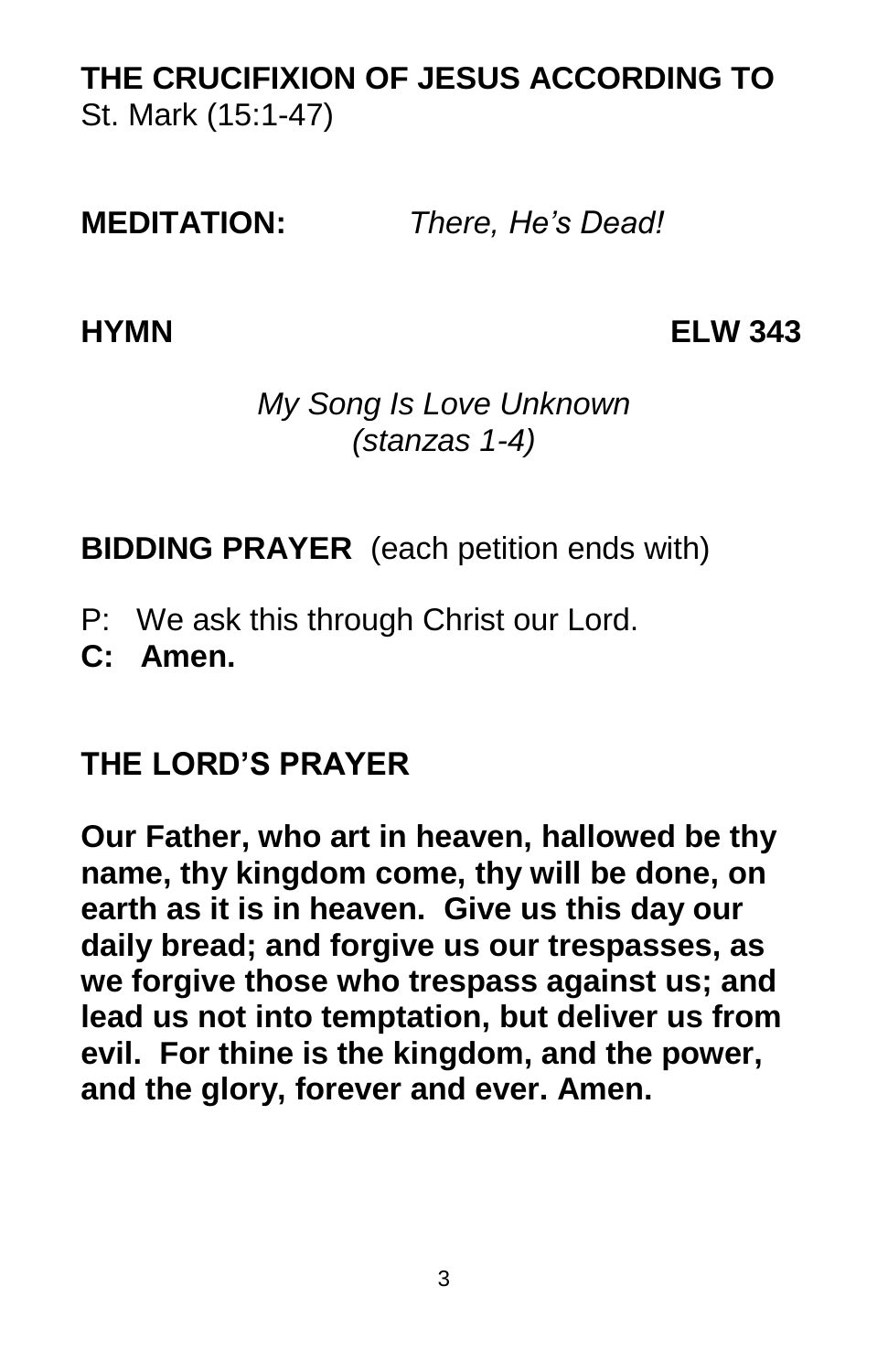<sup>1</sup>My God, my God, why have you forsaken me? Why are you so far from helping me, from the words of my groaning? <sup>2</sup>O my God, I cry by day, but you do not answer; and by night, but find no rest.  $3$ Yet you are holy, enthroned on the praises of Israel. <sup>4</sup>In you our ancestors trusted; they trusted, and you delivered them. <sup>5</sup>To you they cried, and were saved; in you they trusted, and were not put to shame. <sup>6</sup>But I am a worm, and not human; scorned by others, and despised by the people. <sup>7</sup>All who see me mock at me; they make mouths at me, they shake their heads; <sup>8</sup>"Commit your cause to the LORD; let him deliver — let him rescue the one in whom he delights!" <sup>9</sup>Yet it was you who took me from the womb; you kept me safe on my mother's breast. <sup>10</sup>On you I was cast from my birth, and since my mother bore me you have been my God. <sup>11</sup>Do not be far from me, for trouble is near and there is no one to help.  $12$ Many bulls encircle me, strong bulls of Bashan surround me; <sup>13</sup>they open wide their mouths at me, like a ravening and roaring lion. <sup>14</sup> am poured out like water, and all my bones are out of joint; my heart is like wax; it is melted within my breast;  $15$ my mouth is dried up like a potsherd, and my tongue sticks to my jaws; you lay me in the dust of death. <sup>16</sup>For dogs are all around me; a company of evildoers encircles me. My hands and feet have shriveled; <sup>17</sup>I can count all my bones. They stare and gloat over me; <sup>18</sup>they divide my clothes among themselves, and for my clothing they cast lots. <sup>19</sup>But you, O LORD, do not be far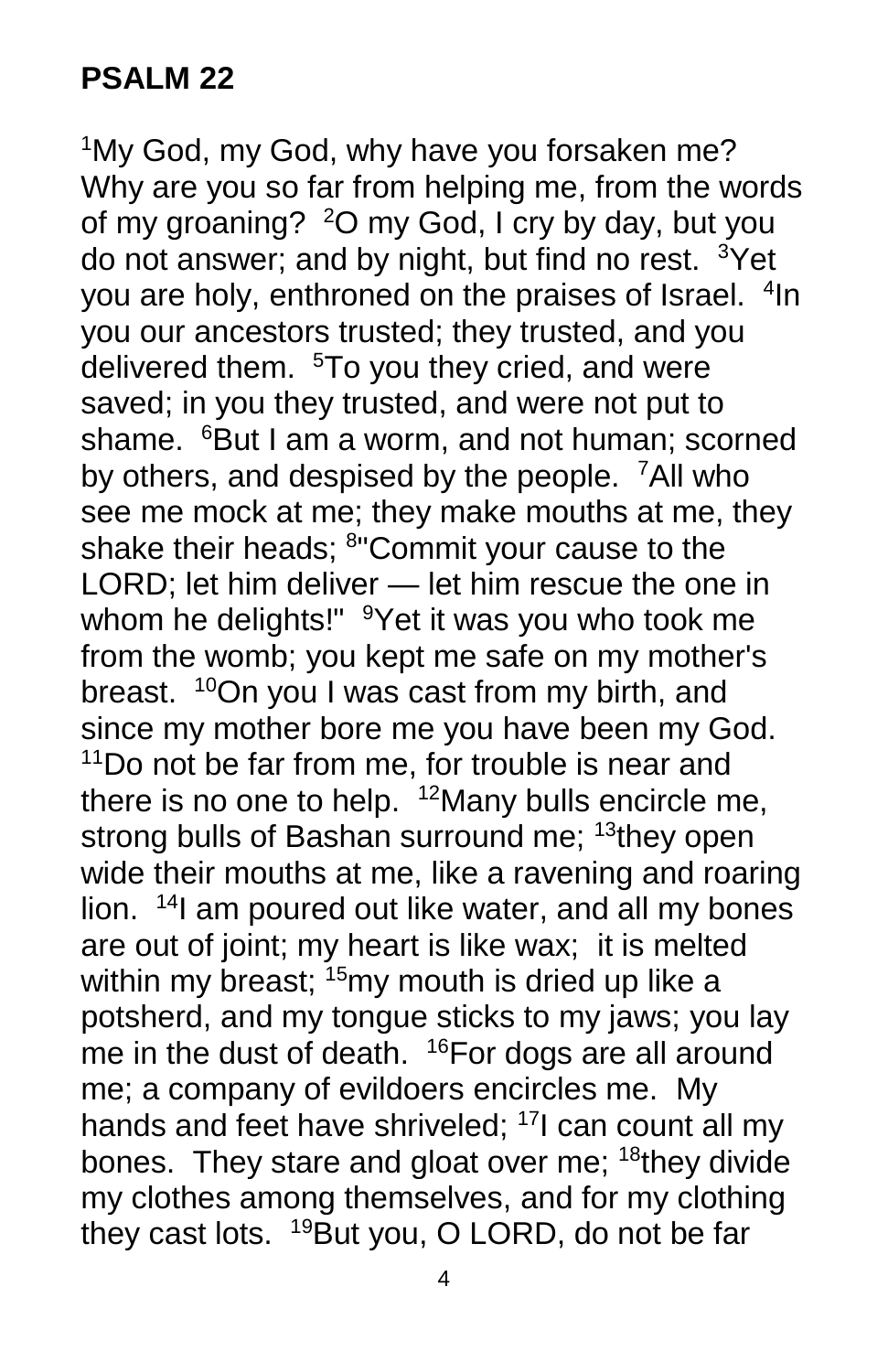away! O my help, come quickly to my aid! <sup>20</sup>Deliver my soul from the sword, my life from the power of the dog! <sup>21</sup>Save me from the mouth of the lion! From the horns of the wild oxen you have rescued me. <sup>22</sup>I will tell of your name to my brothers and sisters in the midst of the congregation I will praise you: <sup>23</sup>You who fear the LORD, praise him! All you offspring of Jacob, glorify him; stand in awe of him, all you offspring of Israel! <sup>24</sup>For he did not despise or abhor the affliction of the afflicted; he did not hide his face from me, but heard when I cried to him.  $25$ From you comes my praise in the great congregation; my vows I will pay before those who fear him. <sup>26</sup>The poor shall eat and be satisfied; those who seek him shall praise the LORD. May your hearts live forever! <sup>27</sup>All the ends of the earth shall remember and turn to the LORD; and all the families of the nations shall worship before him.  $28$ For dominion belongs to the LORD, and he rules over the nations. <sup>29</sup>To him, indeed, shall all who sleep in the earth bow down; before him shall bow all who go down to the dust, and I shall live for him. <sup>30</sup>Posterity will serve him; future generations will be told about the LORD, <sup>31</sup> and proclaim his deliverance to a people yet unborn, saying that he has done it.